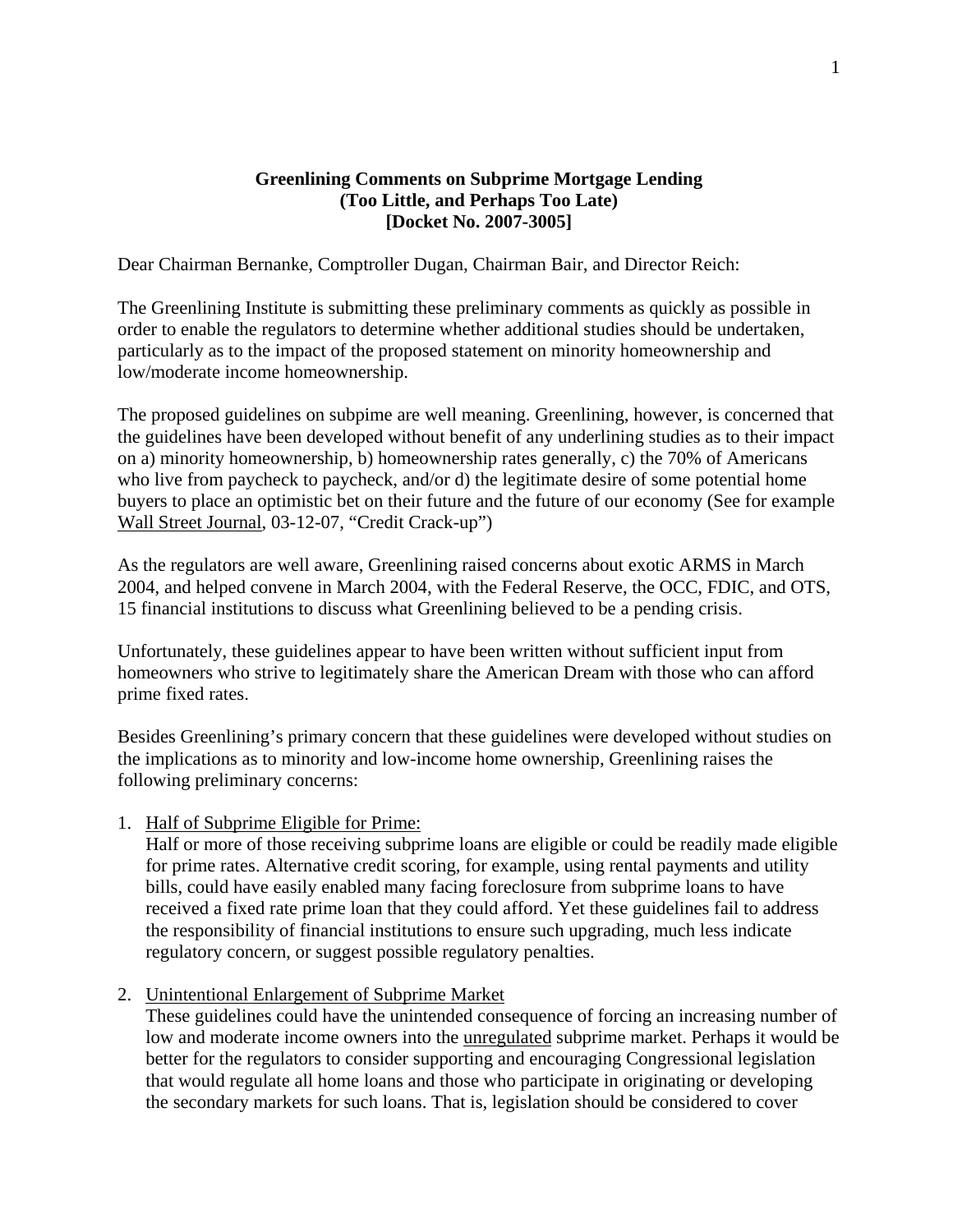federally unregulated mortgage brokers, (who are generally the largest abusers in the subprime market) and the Wall Street investment bankers, such as Morgan Stanley and Lehman Brothers, that are responsible for most of the financing of the subprime market and, in fact, have shares in many subprime companies. Consideration should also be given to covering the insurance industry and hedge funds that adversely influence the housing market. (See for example, recent articles estimating that Wall Street investment bankers are responsible for 60% of recent subprime loans, Wall Street Journal 03/12/2007 and New York Times 03/13/2007 on New Century Financial and New York Times, 03/11/2007, "Crisis Loans in Mortgages")

## **Proposed Interim Actions**

The Greenlining Institute, on behalf of its members, who include major African American churches, major Latino and Asian American immigrant groups, and small minority business associations (whose members finance their businesses with the equity of their homes), recommend the following interim actions:

1. The regulators individually or collectively complete studies within sixty days on the impact of the guidelines on homeownership rates, particularly as to the poor, minorities, and the 70% of Americans who live from paycheck to paycheck.

- 2. The regulators revise the guidelines to discuss the importance of insuring that all borrowers eligible for prime rates should be receiving prime rates, including those who would be eligible if alternative scoring, (such as using utility and rental payments) were available.
- 3. The regulators, along with the Secretary of the Treasury, secure Administration support for immediate congressional action that would, under the interstate commerce clause, enable the regulators (and/or a separately created federal agency) to ensure that all institutions involved in home origination and home equity loans are covered by these and future guidelines. This should include the Wall Street investment bankers, who have financed and substantially increased the tentacles of the subprime industry, as well as the 50,000 mortgage brokers who generally are far more unscrupulous then federally regulated institutions.
- 4. The regulators also consider supporting pending legislation to modernize CRA to include Wall Street investment bankers and the insurance industry. (CRA Modernization Act of 2007, introduced by Congresspersons Eddie Bernice Johnson and Luis Gutierrez.)

Attached is a copy of Greenlining's proposed Op-Ed in the American Banker, scheduled to be published in March, on the above subject matter.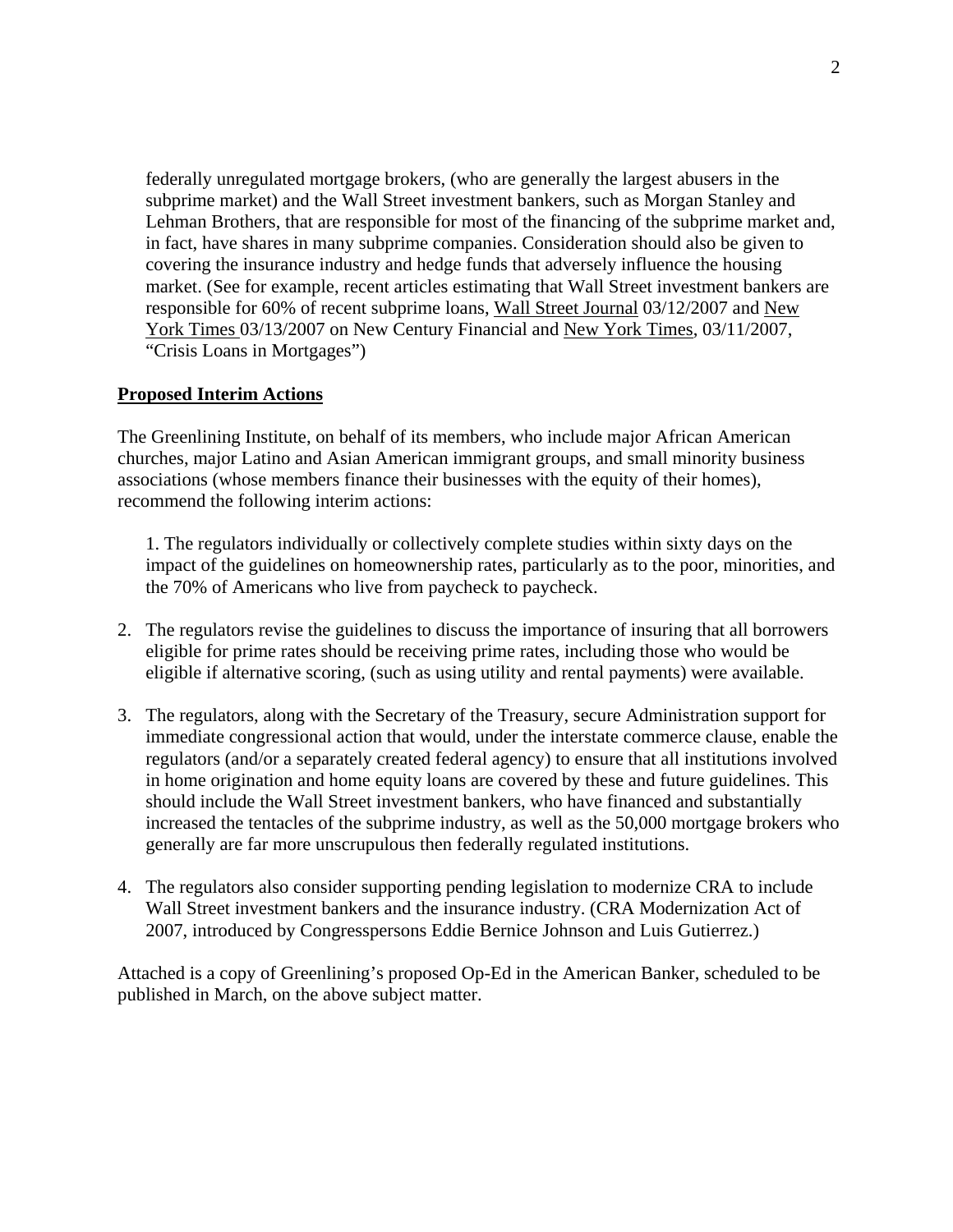Respectfully submitted,

/s/ Bob Gnaizda Robert Gnaizda General Counsel and Policy Director The Greenlining Institute

cc: Barry Wides, Scott Polakoff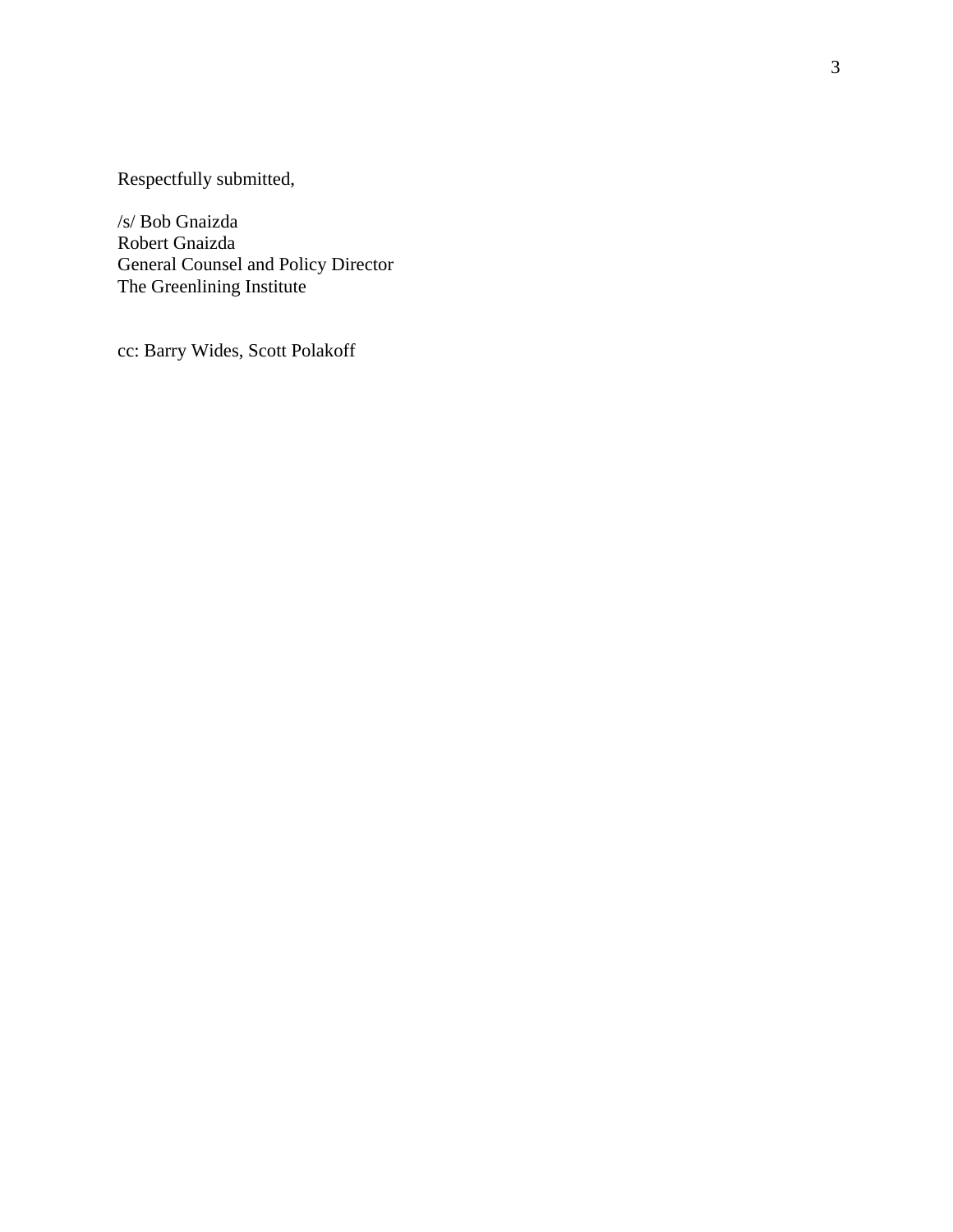## **The Housing Crisis: Too Little, Too Late**

# **By: Robert Gnaizda, General Counsel, The Greenlining Institute, and Len Canty, Chair and CEO of The Black Economic Council**

More than three years ago, the federal regulators were warned by community groups, including The Greenlining Institute, about the perils of exotic adjustable rate mortgages and the need to focus, at least in part, on Wall Street investment bankers and other unregulated sources of subprime credit.

Today, the regulators have awakened to part of the problem. Unfortunately some of the regulators, as well as Freddie Mac, are veering toward a course of possibly arbitrary and artificial tightening of credit that may be counterproductive. That is, it may dry up credit to minorities, the poor, and the seventy percent of Americans who live from paycheck to paycheck. One leading advocate for the poor, David Glover, the Executive Director of the Oakland Citizens Committee for Urban Renewal (OCCUR), recently said, "The irony of this is that people who already own expensive homes are influencing the decisions that adversely effect renters and the poor who also want a part of the American dream."

Except for the Comptroller of the Currency, John Dugan, it appears none of the regulators have yet thought about, much less carefully studied, the adverse impact their policies might have on their efforts to close the minority homeownership gap. Nor have some regulators studied whether the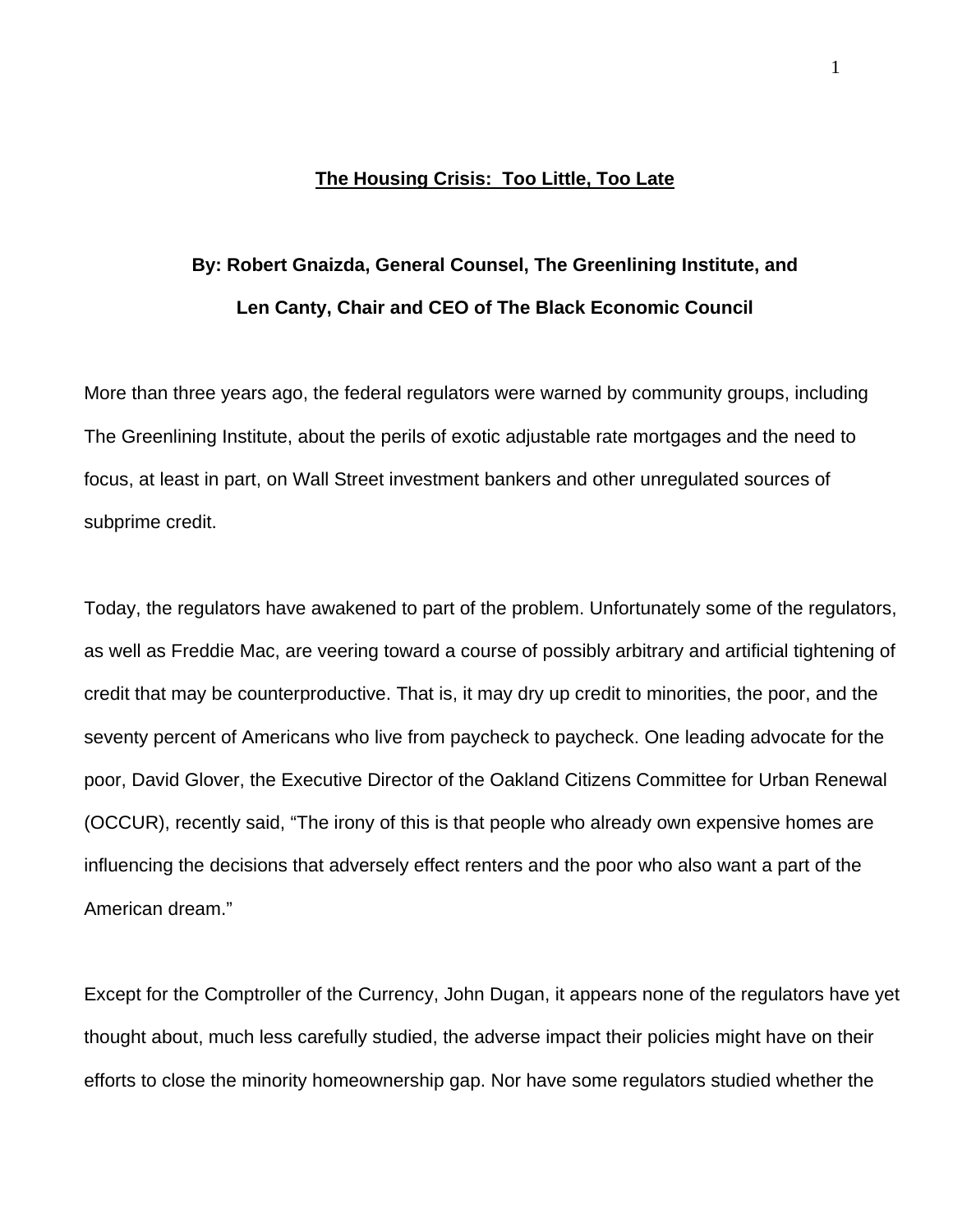tightening of credit could reduce our national homeownership rate from 69% to the 64% level of just a decade ago. Today, in our largest state, California, only 1 in 20 minorities who do not own a home can afford to buy one.

### **Role of Wall Street**

Of equal concern to housing advocates, particularly those concerned about the unacceptably low homeownership rates among African Americans, Latinos, and Southeast Asians, is the regulators apparent unwillingness to influence the conduct of giant Wall Street investment bankers such as Goldman Sachs, Morgan Stanley, Bear Stearns, Lehman Brothers, and Merrill Lynch. Over the last few years almost two-thirds of mortgages have been packaged into securities and sold to investors worldwide by these bankers. To date, none of these giant investment bankers have offered, despite their \$50 million CEO salaries, to share the pain with the poor.

Another issue many advocates for the poor are concerned about is what impact the tightening of credit for the regulated and generally responsible financial institutions will have on the irresponsible unregulated market. Without national legislation and federal regulation it is quite possible that an increasing number of minorities and the poor will be forced into exotic subprime loans from the unregulated including a wide range of subprime mortgage lenders who are in it for quick profits, such as Ameriquest and New Century Financial.

Of equal concern is the federal regulators lack of solutions that address the pending foreclosure crisis which could, according to the Center for Responsible Lending, affect 1 in 5 subprime borrowers, a disproportionate percentage of whom are minorities and/or poor.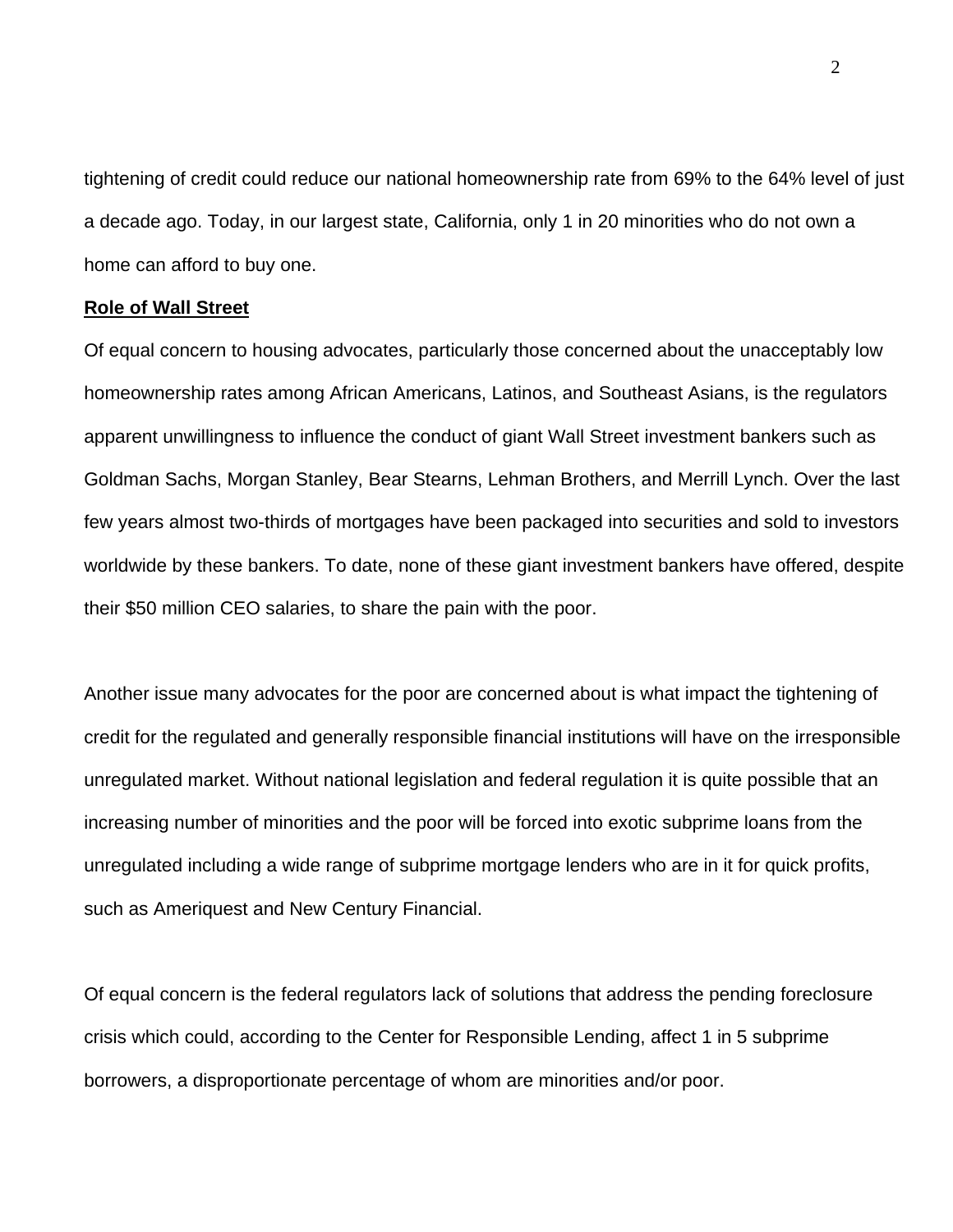### **Multi-Billion Dollar Anti-Foreclosure Fund**

If the regulators want uniform support for the tightening of credit, they should first offer a two prong solution. The first part of the solution is to create a multi-billion dollar national, Anti-foreclosure Fund, funded in part by the giant Wall Street investment bankers who have profited so heavily from the mortgage instruments the regulators now wish to restrict or eliminate. At a minimum this fund should be available to all low and moderate income families who face foreclosure, whether from a regulated or unregulated institution, or whether from the originator or the foreign security holder, so long as the cause of the foreclosure is not primarily due to the borrower's own fraud. Some of us believe that financial literacy alone or a 311 hotline is not the full answer, although both could benefit thousands of those facing foreclosure.

Hopefully the Chairman of the Federal Reserve, the Chairman of the FDIC, the Comptroller of the Currency, and the Director of the OTC, will soon issue a clear call for all those who have benefited from loose credit mortgage standards, including Wall Street investment bankers, to come to the table and develop this fund. Nine years ago Federal Reserve Alan Greenspan did just that to save a hedge fund, Long Term Capital Management, from its own fraud and greed.

The second half of the solution is to contemplate the "unthinkable": regulate the investment banks, the insurance companies, the mortgage brokers, and the Ameriquests of the world. This would help set a universal standard of conduct. In the absence of this universal standard, even the most